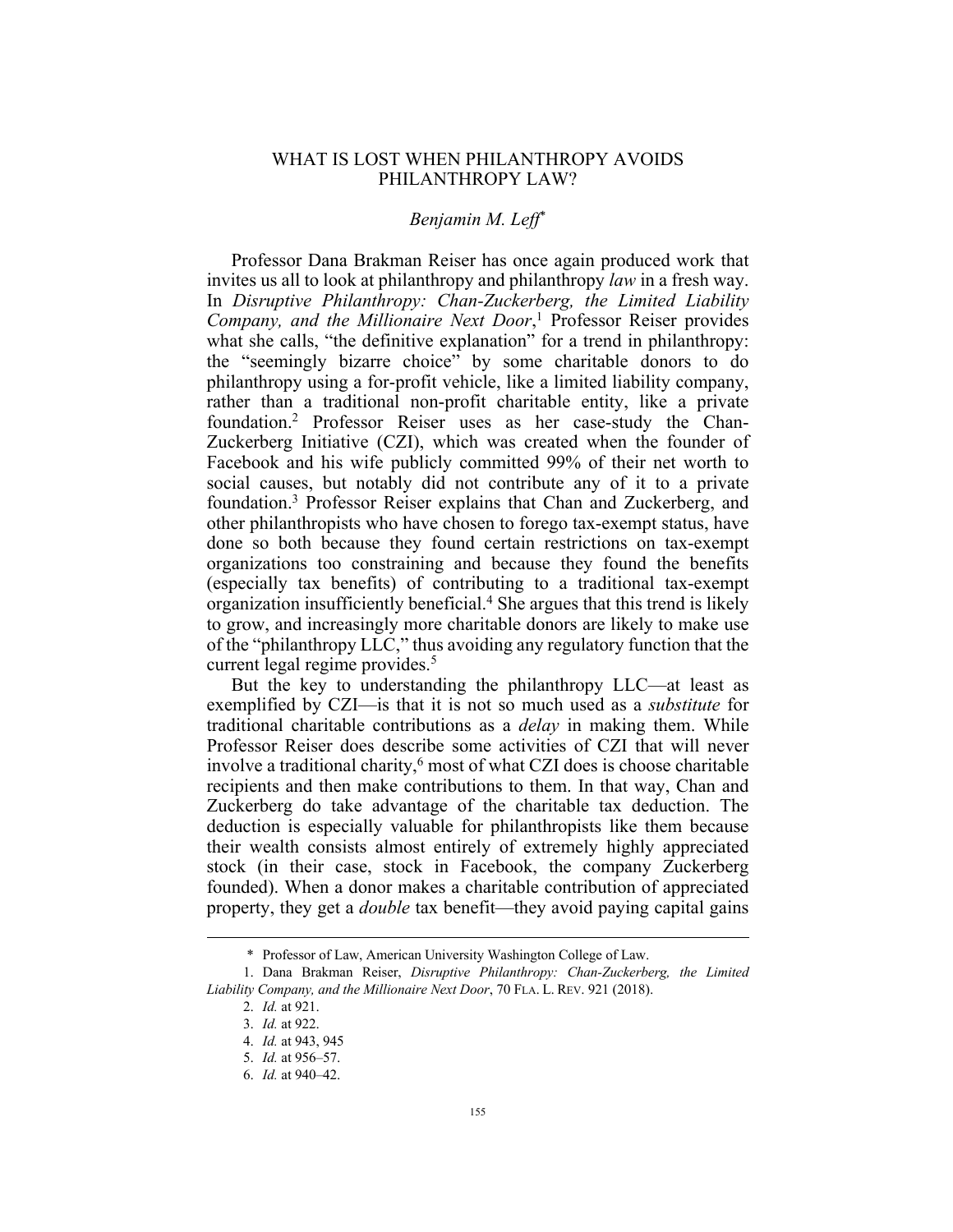tax on the appreciation in the stock *and* they get to deduct the full appreciated value of the stock.<sup>7</sup> This double benefit is one of those tax perks in the charitable sector that seem almost too good to be true. It certainly is good enough that Chan and Zuckerberg are making full use of it. But they are making full use of it over time, rather than all at once. As Professor Reiser points out, using a philanthropy LLC (rather than making one's contributions to a traditional charitable entity all at once) gives donors "the ability to stage donations to take maximum advantage of deductibility."8 In this way, philanthropy LLC is more like a method for making a charitable pledge (a promise to make contributions in the future) than it is like a substitute for a traditional charity, but it is even less binding than a pledge. So long as Chan or Zuckerberg is alive and want to control their own philanthropy (and manage their own tax liability), they need not be in any hurry to make irrevocable contributions to a charity. They can set aside the assets they intend to use for charity at

some point and use them when they choose. Professor Reiser compares the philanthropy LLC to a traditional charitable entity that is also used to hold wealth until such time as it will be deployed in active operating charities—the private foundation.<sup>9</sup> In 1969, Congress amended the tax code to provide special treatment for such entities, concerned that they were being used by philanthropists to get the benefit of charitable contributions while delaying deploying wealth actively for charitable purposes.<sup>10</sup> Private foundations permit philanthropists to get the benefit, including the tax benefit, of charitable contributions *before* such contributions are deployed for charitable purposes.<sup>11</sup> If philanthropists wanted to wait to get the tax benefit of their contributions, then they could always wait to create a private foundation, keeping complete control of their assets until they chose to donate them. Many major philanthropists in the last century waited until they were older to create their private foundations, maintaining the flexibility to use their assets as they saw fit while they were alive and relatively young, and only committed major portions of their wealth to private foundations as they thought about transitioning their wealth to the next generation. When viewed that way, the use of the philanthropy LLC to avoid the restrictions placed on private foundations seems less stark.

<sup>7.</sup> *Briefing Book: What is the Tax Treatment of Charitable Contributions?*, TAX POL'Y CTR. (2016) [hereinafter *Briefing Book*], https://www.taxpolicycenter.org/briefing-book/whattax-treatment-charitable-contributions [https://perma.cc/4FHD-J4GD].

<sup>8.</sup> Reiser, *supra* note 1, at 951.

<sup>9.</sup> *See id.* at 931–32.

<sup>10.</sup> *See, e.g*., S. COMM. ON FIN., 89TH CONG., TREASURY DEPARTMENT REPORT ON PRIVATE FOUNDATIONS 23 (Comm. Print 1965).

<sup>11.</sup> *See* I.R.C. § 170 (2018) (outlining the tax benefits awarded to those who give to prviate foundations); *see also* Reiser, *supra* note 1, at 932 (noting how private foundations use their gifs to enable the efforts of other charitable organizations)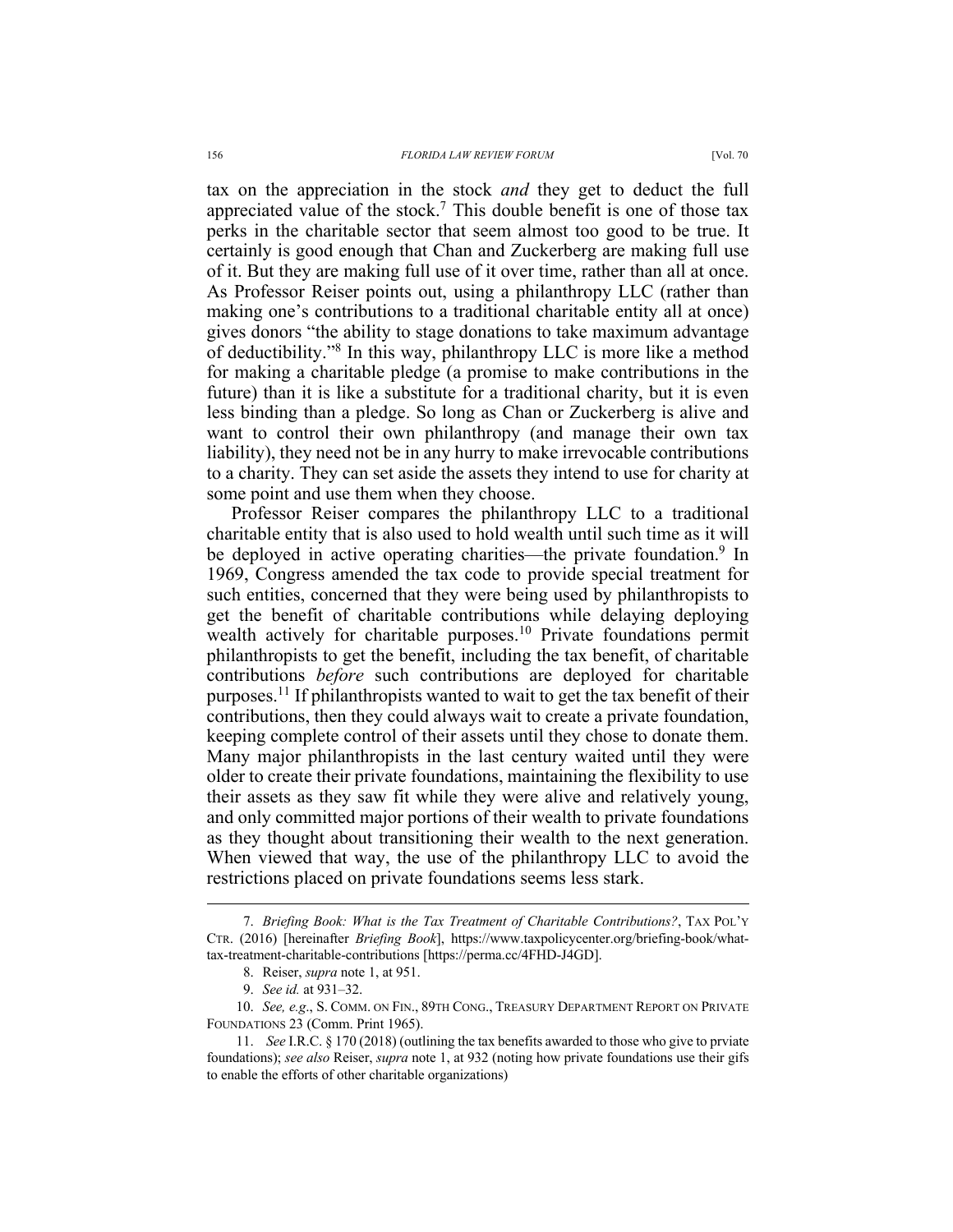As Professor Reiser points out, though, the ability to "stage" the tax benefits of charitable contributions does not last forever.<sup>12</sup> When people as wealthy as Chan and Zuckerberg die, their estates are subject to a substantial federal estate tax.<sup>13</sup> Under current law  $(2019)$ , a tax of up to 40% is imposed on the value of an estate that exceeds 11.4 million dollars  $(22.8 \text{ million for a married couple})$ .<sup>14</sup> Because the exemption amount is so high, less than one in a thousand estates will pay federal estate tax,<sup>15</sup> but for truly large estates the estate tax can be a significant cost. Assets contributed to charity avoid the estate tax, even if they are contributed to a charity under the control of the decedent's heirs.<sup>16</sup> As Professor Reiser points out:

A private foundation can hold a family's assets through generations without any application of the estate tax. A philanthropy LLC cannot function as such a perpetual taxfree vehicle . . . . To avoid the estate tax, those with assets over the credit amounts will need to transfer their LLC stakes to exempt entities on death, or pay Uncle Sam his share.<sup>17</sup>

Therefore, so long as there is an estate tax, philanthropists like Chan and Zuckerberg have a very strong tax incentive not to continue to hold assets they plan to use for charity outside of traditional charitable entities once they both die.

That means that the benefits of the philanthropy LLC will likely last only a single generation. There is nothing about the philanthropy LLC that permits Chan and Zuckerberg to avoid the estate tax. So, as long as the estate tax is not repealed before they die, and as long as their estate is still substantial when they die, they will have to choose whether to pay the estate tax or pour their LLC into a private foundation then. In fact, they almost certainly have already made this decision (at least preliminarily) in their wills. Life is long and Chan and Zuckerberg are young; but it's not *that* long, and they're not *that* young. At the end of one generation, the difference between a private foundation and a philanthropy LLC is likely to evaporate for CZI. That means that the most important question about the philanthropy LLC is whether it creates

<sup>12.</sup> Reiser, *supra* note 1, at 955.

<sup>13.</sup> *See* I.R.C. § 2001(a) (2018) ("A tax is hereby imposed on the transfer of the taxable estate of every decedent who is a citizen or resident of the United States.").

<sup>14.</sup> *See What's New – Estate and Gift Tax*, INTERNAL REVENUE SERV. (June 13, 2019), https://www.irs.gov/businesses/small-businesses-self-employed/whats-new-estate-and-gift-tax [https://perma.cc/F2PJ-8GDX].

<sup>15.</sup> *See Briefing Book*, *supra* note 7.

<sup>16.</sup> *See Frequently Asked Questions on Estate Taxes*, INTERNAL REVENUE SERV. (July 3, 2019), https://www.irs.gov/businesses/small-businesses-self-employed/frequently-askedquestions-on-estate-taxes [https://perma.cc/U9MR-WV8C].

<sup>17.</sup> Reiser, *supra* note 1, at 955.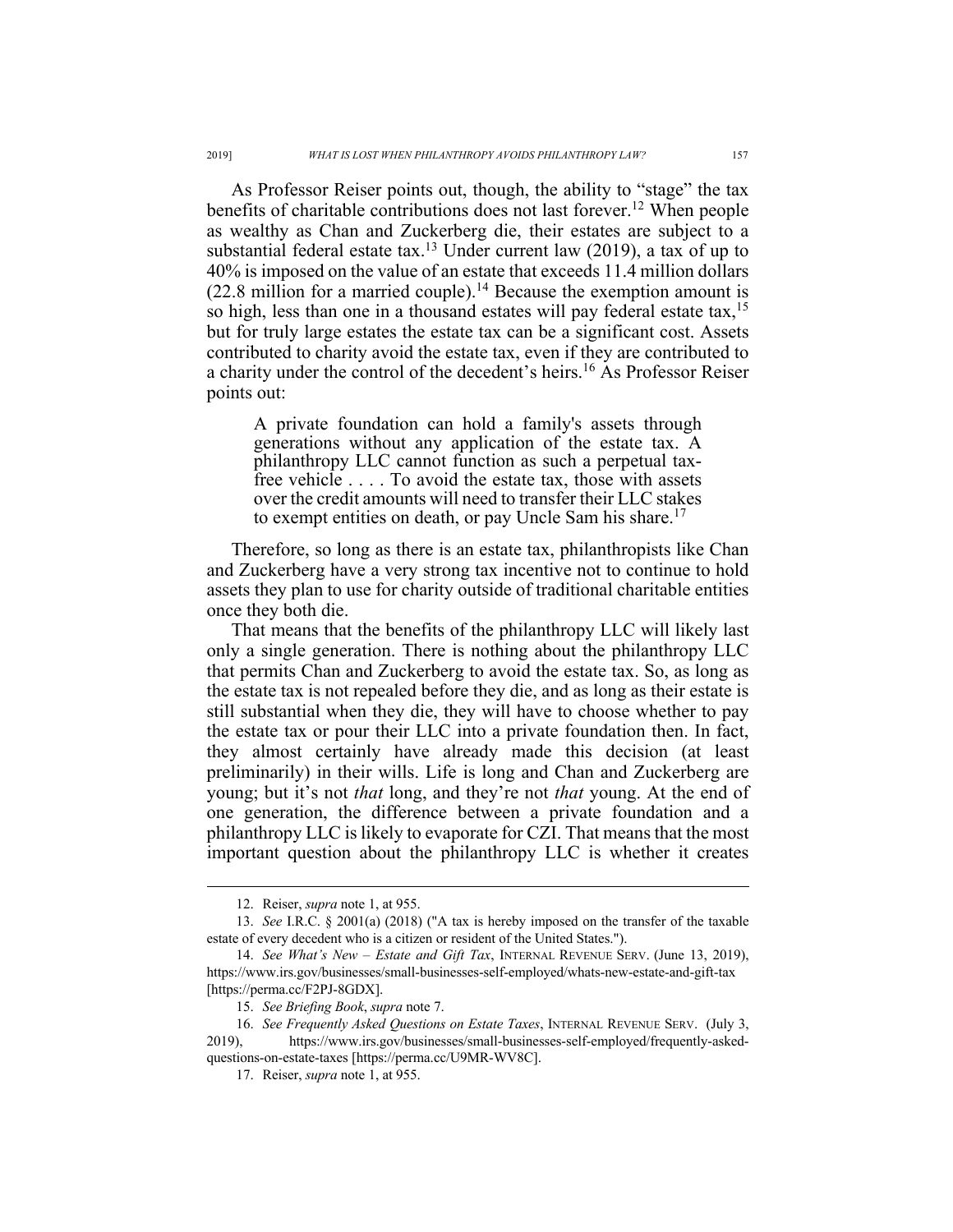social costs because it facilitates delay of creation of a private foundation *for one generation*—not because it facilitates the avoidance of a private foundation entirely, at least for estates big enough to be subject to the estate tax, and at least so long as the estate tax is not repealed.

Professor Reiser provides a very balanced presentation of social benefits and costs of philanthropy LLC. She argues that the rise of philanthropy LLCs will be beneficial if it increases the amount of money going to charity, but as compared to private foundations, it might do so in a way that magnifies certain costs to the general public.<sup>18</sup> But thinking of a philanthropy LLC as only a single-generation strategy casts some of her analysis in a different light. For example, she argues that the philanthropy LLC structure magnifies donor control and might insulate founders from outside influence.<sup>19</sup> She contrasts philanthropy LLCs to large private foundations, which have made major contributions to the social good in the 20th Century.<sup>20</sup> She cites some examples, including the Ford Foundation's support for the civil rights movement.<sup>21</sup> But the significant accomplishments she cites have been made by professionalized private foundations largely in the years after the death of their founders. As discussed above, the philanthropy LLC structure is probably most often a single-generation structure, and so should not be compared to mature, professional, multi-generational private foundations, like the Ford Foundation. It might be more illuminating to compare CZI to a private foundation whose founders are still very much alive, like the Gates Foundation. Do the private foundation rules effectively limit founder control? Do they effectively prevent founders from being insulated from outside influence?

More importantly, Professor Reiser points out that the choice of a philanthropy LLC over a private foundation permits a philanthropist to avoid an "army of restrictions" on philanthropic activities.<sup>22</sup> Again, to the degree to which this avoidance only lasts a single generation, the choice might be less socially costly than it might initially appear. To take just one example, private foundations are subject to the so-called "excess business holdings" rules, which generally prevent a private foundation from owning a controlling share in a for-profit company.<sup>23</sup> If Chan-Zuckerberg had contributed Facebook stock (which constitutes the vast majority of their wealth) to a private foundation, the foundation would have to divest itself of the vast majority of the stock. The rules operate to prevent a major shareholder of a company from using a private

<sup>18.</sup> *Id.* at 969.

<sup>19.</sup> *Id.* at 966.

<sup>20.</sup> *Id.* at 936–37.

<sup>21.</sup> *Id.* at 962 n.213.

<sup>22.</sup> *Id.* at 932.

<sup>23.</sup> *See id.* at 933.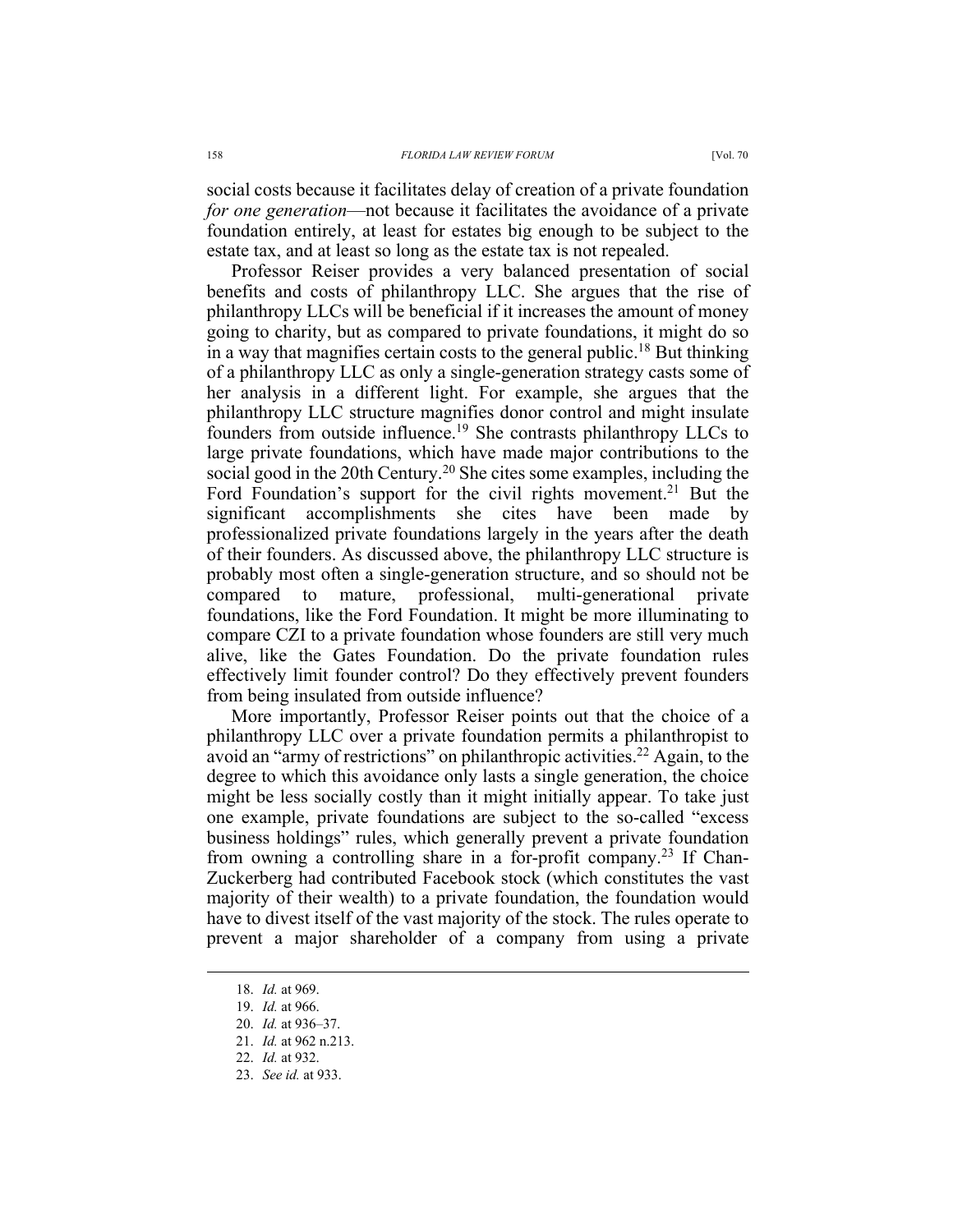foundation under their control to maintain control over the company. If they want to maintain control over the company, they must use the stock they own directly to do that, and the foundation under their control must divest itself of its stock in the company. In fact, there is a compelling argument that the concerns that led to the creation of the federal private foundation restrictions in 1969—exactly those laws that Chan and Zuckerberg are avoiding with their philanthropy LLC—came almost entirely out of concerns with *dynastic* control of philanthropic assets, and the avoidance of the estate tax that comes from such intergenerational, dynastic, control.<sup>24</sup> I don't think anyone seriously thinks that founders should be forced to give up control of the companies they found while they are alive. The purpose of the excess business holdings rule is primarily to prevent them from avoiding estate tax and simultaneously maintaining control for their heirs. There is nothing wrong with Zuckerberg and Chan choosing not to divest themselves of control of Facebook while they are both living.

Professor Reiser also points out that the private foundation rules would restrict the ability of CZI to take a controlling equity interest in social enterprises they wish to invest in, potentially complicate investment in social enterprises, complicate (and possibly restrict) compensation for employees of the organization, and prevent the use of the organization's assets for political activities.<sup>25</sup> Again, if CZI permits them to use their own money to do things that they are permitted to do with their own money, it is not clear why that's a problem.

Even accepting that CZI is likely to live only until Chan and Zuckerberg are dead, there may be some very real costs associated with the use of a philanthropy LLC instead of a private foundation if the form is widely adopted. First, and most importantly, the single-generational limit on the philanthropy LLC is dependent on the taxation of intergenerational transfers. Under current law, some quite large estates can escape estate taxes, and for those estates a philanthropy LLC might be a viable philanthropic vehicle for generations. If the philanthropy LLC is adopted by the "millionaire next door" as Professor Reiser predicts,  $26$ then the LLC may be a useful device to create intergenerational dynastic control over philanthropic wealth, exactly the situation the private foundation rules sought to control. Even more worrisome, the legislative trend appears to be continuing to reduce the number of estates that owe the estate tax, and there is still a politically powerful movement to eliminate the estate tax entirely.<sup>27</sup> If that were to happen, then the

<sup>24.</sup> *See* S. COMM. ON FIN., 89TH CONG., TREASURY DEPARTMENT REPORT ON PRIVATE FOUNDATIONS 34 (Comm. Print 1965).

<sup>25.</sup> Reiser, *supra* note 1, at 938, 940.

<sup>26.</sup> *Id.* at 957.

<sup>27.</sup> *See, e.g.*, Jeff Stein*, Top GOP Senators Propose Repealing Estate Tax, Which is*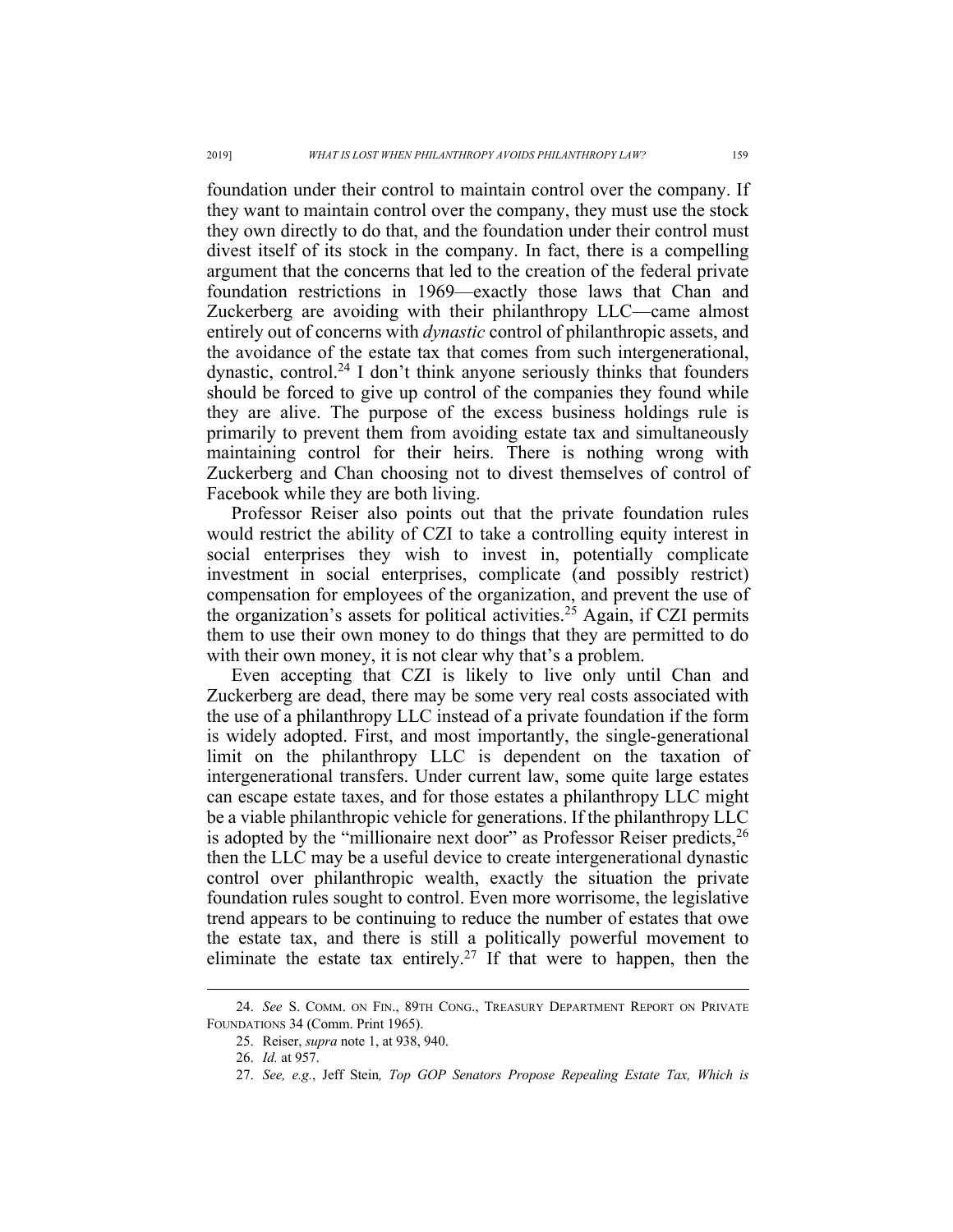philanthropy LLC would cease being a single-generation delay in making charitable contributions even for estates as large as Chan's and Zuckerberg's, and would become a potentially eternal one, with all of the social costs that Professor Reiser identifies.

But even when the benefits of a philanthropy LLC are limited to single generation, there are potential social harms associated with it. In some ways, it might even be worse than philanthropists simply holding onto their money until they are ready to make contributions to active charities. These harms potentially arise because a philanthropy LLC permits philanthropists to make a *claim* about their wealth that is different from simply holding onto it: They are claiming they are doing philanthropy, even as they maintain complete control over their property. Not only that, they are creating an *entity* that holds the "allocated" wealth, appearing as if they have committed their wealth to charitable purposes without binding themselves to do so. That raises the question: Is there anything wrong with that? I think the answer to that is a resounding "maybe."

The dominant economic theory of nonprofits suggests that thinking about agency costs will help us evaluate the circumstances in which avoiding the regulation of charities is likely to be harmful.<sup>28</sup> Nonprofit organizations rely on their structure (and the regulations that enforce it) to communicate their trustworthiness to various stakeholders. Take as an illustrative example the most basic difference between a private foundation and a philanthropic LLC: The foundation has *irrevocably* committed its assets to charitable purposes, while the members of an LLC can change their minds at any time.<sup>29</sup> So, in order to understand if it matters that Chan and Zuckerberg have chosen to make a claim about their charitable intent without binding themselves to it with the tools provided in charity law, we need to understand what they are communicating when they created their philanthropy LLC. Is anyone relying on that symbolic act in the way they would be if Chan and Zuckerberg had chosen to make an irrevocable decision? Does it matter

*Expected to be Paid by Fewer than 2,000 Americans a Year*, WASH. POST (Jan. 28, 2019, 4:44 PM), https://www.washingtonpost.com/us-policy/2019/01/28/top-gopsenators-propose-repealing-estate-tax-which-is-expected-be-paid-by-fewer-than-americans-year/ [https://perma.cc/LYQ4-4PTD] (reporting Republican legislative proposals to repeal the federal estate tax).

<sup>28.</sup> *See generally* Henry B. Hansmann, *The Role of Nonprofit Enterprise*, 89 YALE L.J. 835 (1980) [hereinafter Hansmann, *Enterprise*] (developing a broad perspective on the economic role that nonprofit organizations perform); Henry B. Hansmann, *Reforming Nonprofit Corporation Law*, 129 U. PA. L. REV. 497 (1981) [hereinafter Hansmann, *Reforming*] (discussing the shortcomings of traditional nonprofit corporation law and proposing a restructure that allows broader use of corporate statutes); Benjamin Moses Leff, *The Case Against For-Profit Charity*, 42 SET. HALL L. REV. 819 (2012) (expanding upon agency theory to explain why the government should provide tax benefits only to nonprofit charitable firms).

<sup>29.</sup> *See* Reiser, *supra* note 1, at 962.